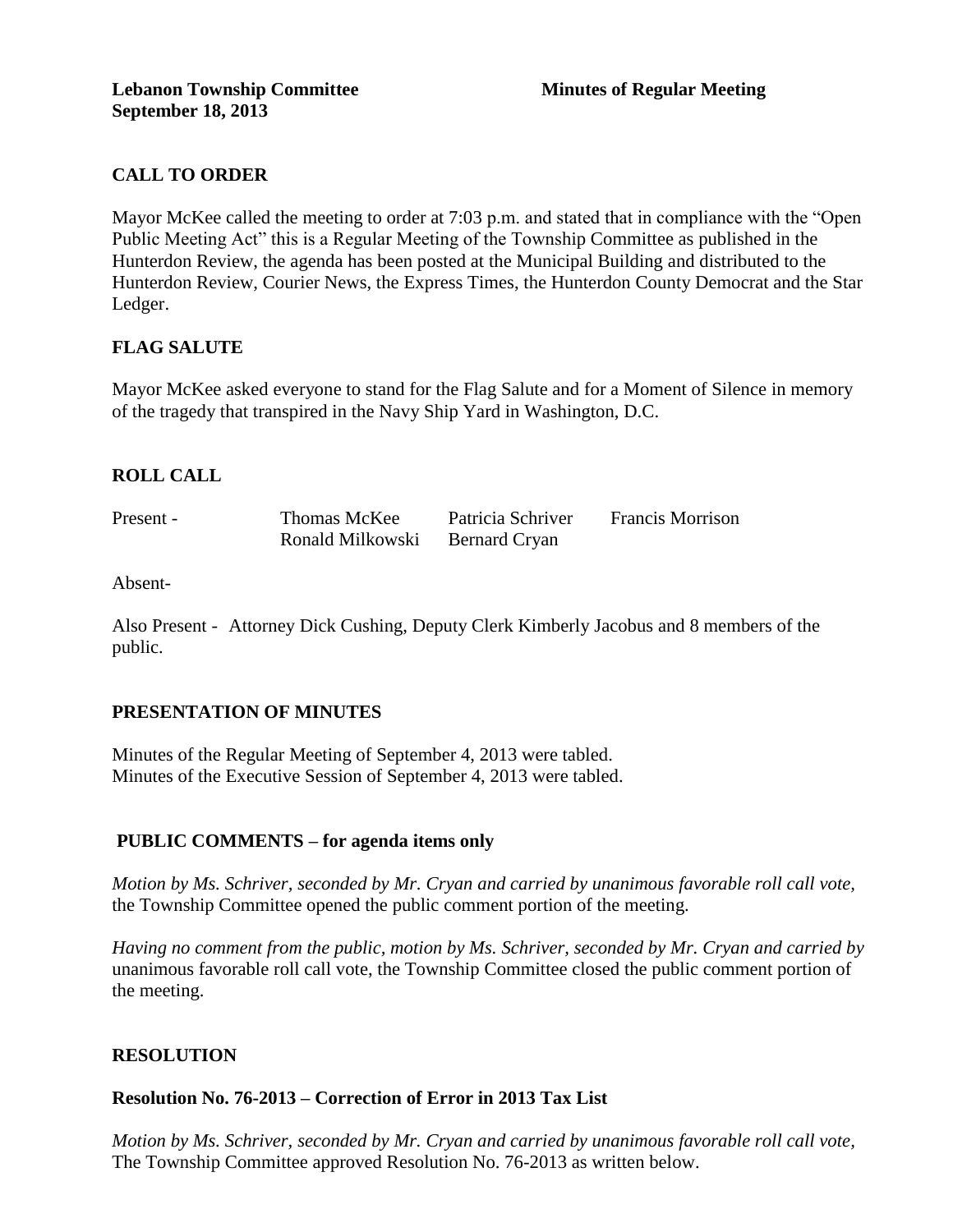## TOWNSHIP OF LEBANON COUNTY OF HUNTERDON STATE OF NEW JERSEY RESOLUTION NO. 76-2013 CORRECTION OF ERROR IN 2013 TAX LIST

WHEREAS there exists an error in the tax amount listing for Block 24 Lot 17 Q farm Qualification Q0036, and

WHEREAS the land value of the farm should be \$4,356 as it has been in the past few years, and

WHEREAS a building value of \$182,800 was printed in the tax list in error THEREFORE BE IT RESOLVED, that the Tax Collector utilize the intended value of \$4,356 in calculating the 2013 tax burden for this line item.

# **OLD BUSINESS**

# **Chief Mattson Correspondence – Countywide Law Enforcement Mutual Aid Agreement**

Mayor McKee stated that this had been at a couple of meetings. Chief Mattson reminded Attorney Cushing that the mutual aid agreement has not been executed. Attorney Cushing has written letters to Prosecutor Kearn's office dated September 5, 2013 and March 5, 2012 providing certain comments and has not heard back from the prosecutor's office. Attorney Cushing was requesting his position regarding the comments. If the comments were acceptable, Attorney Cushing's office would make the necessary changes to the agreement. He has not heard back from the prosecutor. Mayor McKee stated that again it would be tabled.

# **Land Acquisition – Wolek Property**

Attorney Cushing stated that the Wolek's had purchased the property from the prior owner. He sent a letter to the Wolek's about 3 or 4 weeks ago asking them to work with the Township in connection with acquiring the property. They have not responded and they have been called twice and they still have not gotten back to Attorney Cushing's office. They are going to do a follow-up letter. In fairness to the Wolek's, they have just had a new baby.

# **OEM**

Ms. Schriver stated that she had spoken to Alan Goracy and he is going to come to the next Township meeting to discuss our emergency management program. She hopes that the Committee will have some suggestions for him.

# **RESCUE SQUAD BUILDING LEASE**

Mr. Milkowski brought up the question regarding the lease agreement for the rescue squad building. Ms. Schriver stated that she and Mr. Cryan have met with the Fire Department. Mr. Cryan stated that once he and Ms. Schriver talk to Attorney Cushing and put something together, the Fire Department may want their attorney to look at it again. Ms. Schriver is not sure that they will have anything for the next meeting.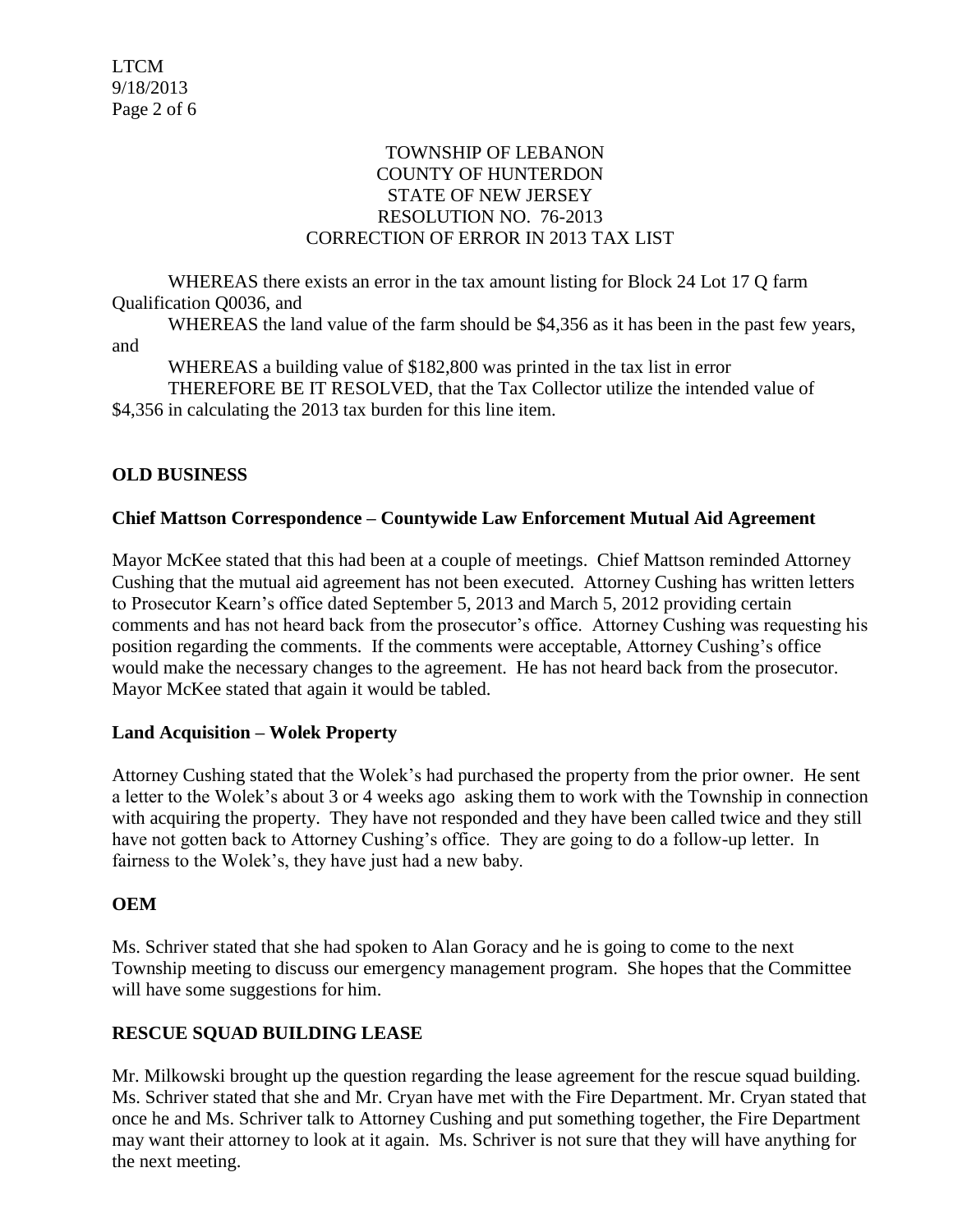LTCM 9/18/2013 Page 3 of 6

## **NEW BUSINESS**

#### **UNISON SITE MANAGEMENT**

Ms. Schriver stated that the Committee had received a letter from Unison Site Management regarding a cell tower evaluation. She would like the Committee to put them on the agenda for the next meeting and consider using them, with the situation of the co-locator on the Township tower. She will contact them to come to the next meeting.

## **PRESENTATION OF VOUCHERS**

Committee Members provided a description of vouchers exceeding \$1,000.00.

*Motion by Ms. Schriver, seconded by Mr. Morrison and carried by unanimous favorable roll call*  vote, the Township Committee approved the September 18, 2013 bill list in the amount \$66,548.50.

#### **CORRESPONDENCE**

Tax Collector's Report for the month of August 2013

## **PUBLIC COMMENTS**

*Motion by Mr. Cryan, seconded by Ms. Schriver and carried by unanimous favorable roll call vote*, the Township Committee opened the Public Comment portion of the meeting.

Nancy Darois stated that there are 3 things that have not been resolved, LOSAP, the rescue squad building and the township garage open house. She asked if there was going to be an end to any one of them, any time soon. Mayor McKee stated that the lease agreement for the rescue squad building is coming into its final stages. Hopefully that happens soon. He stated that he does not have an answer on LOSAP and the open house; they have to get together as a Committee and pick a date.

Victor Hoffman asked about the library, has the Committee decided when they are going to dump dirt to close up the entry hole to the pond? The Committee is waiting for the County for an answer; they had surveyors out and are waiting for an answer from them. Mr. Hoffman asked why we have to wait for the County to give us an answer. Mayor McKee stated that the Township was hoping to work together with the County on the project to make this a joint effort and solve the problem. The County is suppose to be getting back to Steve Risse with an aerial topo and the topos from before the resurfacing of Route 513, 8 to 10 years ago, to show where the grades were at that time. Mr. Milkowski stated that if the Township interferes with the flow of the water by filling in the low spot, it could create a bottleneck. Mr. Milkowski also stated that the material that they were planning to use to fill it in with would be generated from the Township's septic installation, the clean fill that comes out of it. The County would like the water to go to the Willoughby Creek. Mr. Hoffman said that it could not go there. Mayor McKee stated that this is why the grading is needed to show that they have diverted water towards the Willoughby. Mr. Hoffman stated that the pond has nothing to do with the Willoughby at the present time. Mayor McKee stated that it is where the water drains. They are adding water to that pond off of Route 513, with the little swale they dug.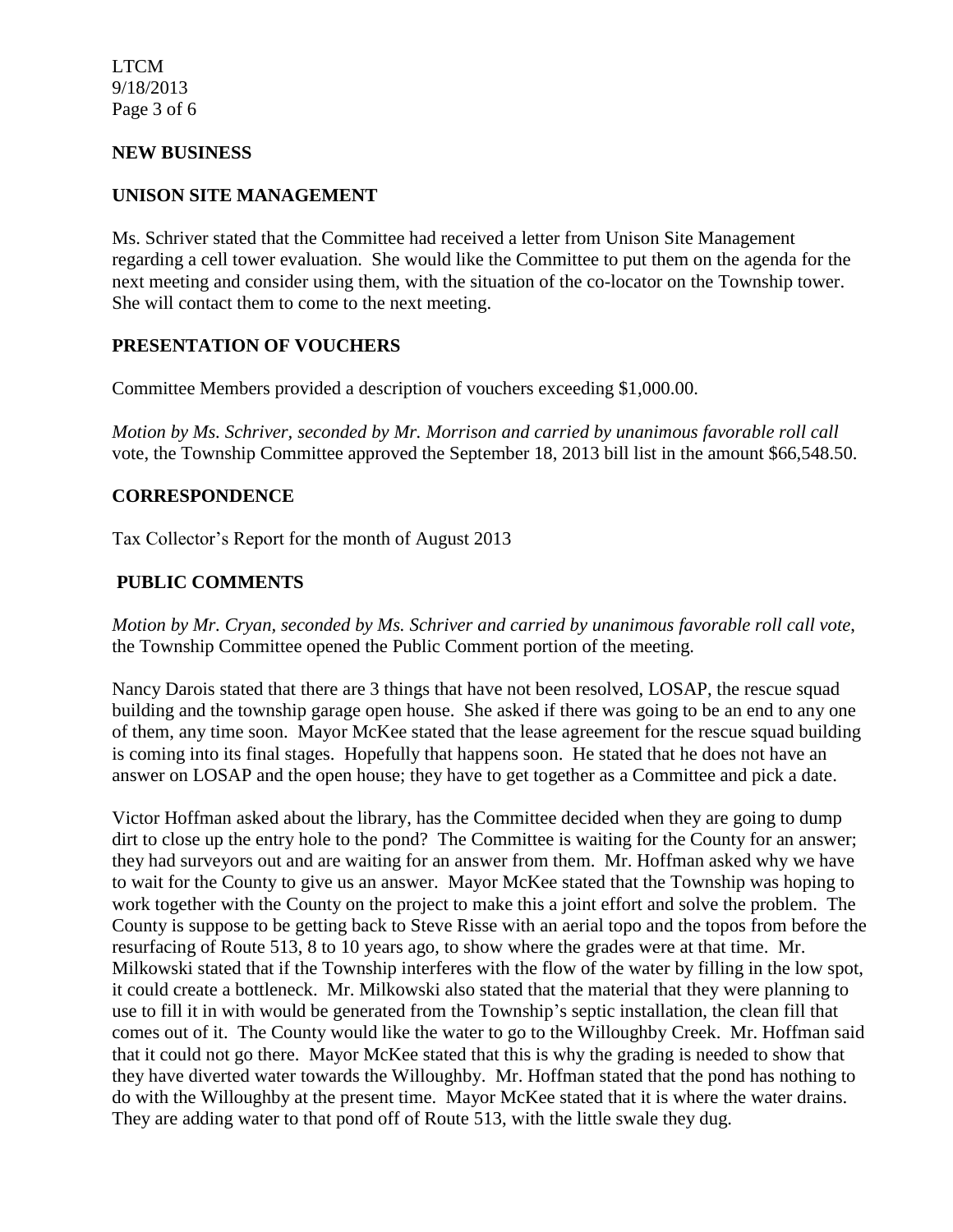LTCM 9/18/2013 Page 4 of 6

Mr. Hoffman asked the Committee if the Historian's could take care of the Christmas trees this year like they did last year. The Committee was fine with it. They would like to try decorating a few other trees and they would like to put some lights on the gazebo. The Committee approved.

Annette Lemenze stated that she keeps hearing that there are so many things that come up and seem to come up over and over again, one meeting its talked about another it is not. She asked if there was a master list with all the outstanding items and who is assigned to it, who is following up on it and is somebody keeping overall tabs on where the follow up is and how things are happening. Ms. Schriver stated that if it is in the liaisons department then the liaison is supposed to take care of it. Mr. Milkowski stated that as it is with the DPW building, the Committee changed liaisons. They had the cornerstone from the original DPW building installed in the new building and there should be a plaque put on it explaining that. Mr. Milkowski asked "Who is following up on it?" Should he get a price on it or should he turn it over to the new liaison to get a price on the plaque to explain the cornerstone that states "building built in 1942" and it is in a brand new building. There should be a plaque explaining that. Mr. Cryan, as the new liaison, is going to look into getting prices for a plaque explaining the cornerstone in the new Township garage.

*Motion by Ms. Schriver, seconded by Mr. Milkowski and carried by unanimous favorable roll call*  vote, the Township Committee closed the Public Comment portion of the meeting.

# **EXECUTIVE SESSION**

Attorney Cushing stated that it is attorney advice regarding certain employee benefit issues that have arisen and he does not anticipate that there will be any public action taken based on that advice given.

# **Resolution No. 77-2013 – Executive Session**

*Motion by Ms. Schriver, seconded by Mr. Milkowski and carried by unanimous favorable roll call*  vote, the Township Committee approved Resolution No. 77-2013 and convened in executive session at 7:25 p.m.

## **TOWNSHIP OF LEBANON COUNTY OF HUNTERDON STATE OF NEW JERSEY RESOLUTION NO. 77-2013 RESOLUTION AUTHORIZING EXECUTIVE SESSION**

**WHEREAS,** the Open Public Meetings Act; *N.J.S.A.* 10:4-6 *et seq*., declares it to be the public policy of the State to insure the right of citizens to have adequate advance notice of and the right to attend meetings of public bodies at which business affecting the public is discussed or acted upon; and

**WHEREAS,** the Open Public Meetings Act also recognizes exceptions to the right of the public to attend portions of such meetings; and

**WHEREAS**, the Mayor and Committee find it necessary to conduct an executive session closed to the public as permitted by the *N.J.S.A*. 40:4-12; and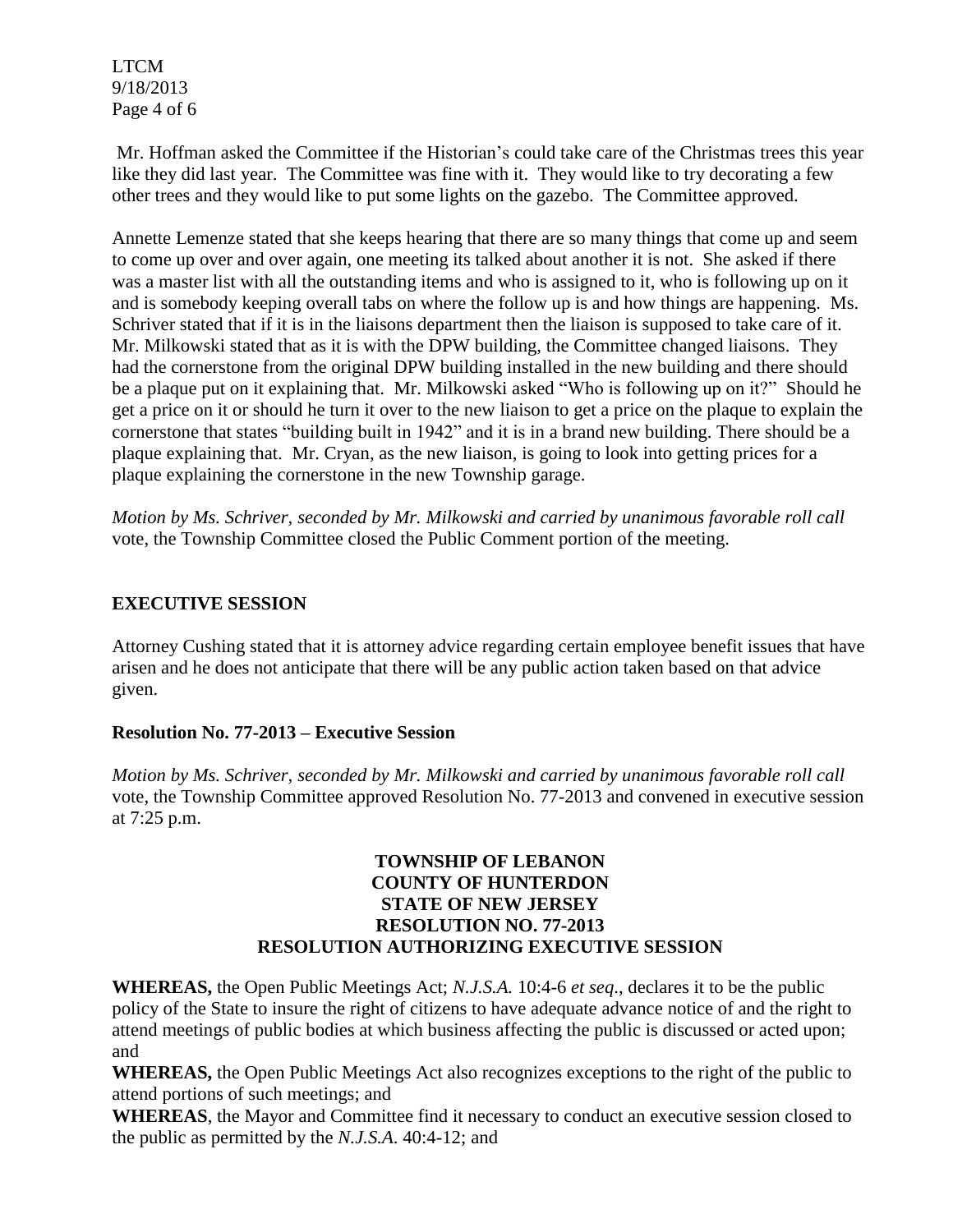LTCM 9/18/2013 Page 5 of 6

**WHEREAS**, the Mayor and Committee will reconvene in public session at the conclusion of the executive session;

**NOW, THEREFORE, BE IT RESOLVED** by the Mayor and Committee of the Township of Lebanon, County of Hunterdon, State of New Jersey that they will conduct an executive session to discuss the following topic(s) as permitted by *N.J.S.A*. 40:4-12:

A matter which Federal Law, State Statute or Rule of Court requires be kept confidential or excluded from discussion in public (Provision relied upon: \_\_\_\_\_\_\_\_\_\_\_\_\_\_\_\_\_\_\_\_\_\_\_\_\_\_\_\_\_\_\_);

A matter where the release of information would impair a right to receive funds from the federal government;

\_\_\_\_\_\_A matter whose disclosure would constitute an unwarranted invasion of individual privacy;

A collective bargaining agreement, or the terms and conditions thereof (Specify contract:

\_\_\_\_ A matter involving the purpose, lease or acquisition of real property with public funds, the setting of bank rates or investment of public funds where it could adversely affect the public interest if discussion of such matters were disclosed; Real Estate Acquisitions;

Tactics and techniques utilized in protecting the safety and property of the public provided that their disclosure could impair such protection;

\_\_\_\_\_\_Investigations of violations or possible violations of the law;

 $\qquad \qquad \text{):}$ 

Pending or anticipated litigation or contract negotiation in which the public body is or may become a party; (The general nature of the litigation or contract negotiations is: \_\_\_Professional Service Contracts –. The public disclosure of such information at this time would have a potentially negative impact on the municipality's position in the litigation or negotiation; therefore this information will be withheld until such time as the matter is concluded or the potential for negative impact no longer exists.)

 Matters falling within the attorney-client privilege, to the extent that confidentiality is required in order for the attorney to exercise his or her ethical duties as a lawyer; (The general nature of the matter is:

OR the public disclosure of such information at this time would have a potentially negative impact on the municipality's position with respect to the matter being discussed; therefore this information will be withheld until such time as the matter is concluded or the potential for negative impact no longer exists.*)*;

 X **Advice from Attorney**-Matters involving the employment, appointment, termination of employment, terms and conditions of employment, evaluation of the performance, promotion or disciplining of any specific prospective or current public officer or employee of the public body, where all individual employees or appointees whose rights could be adversely affected have not requested in writing that the matter(s) be discussed at a public meeting; (The employee(s) and/or general nature of discussion is: \_\_\_\_\_\_Union Contract\_\_\_\_\_\_\_\_\_ the public disclosure of such information at this time would violate the employee(s) privacy rights; therefore this information will be withheld until such time as the matter is concluded or the threat to privacy rights no longer exists.;